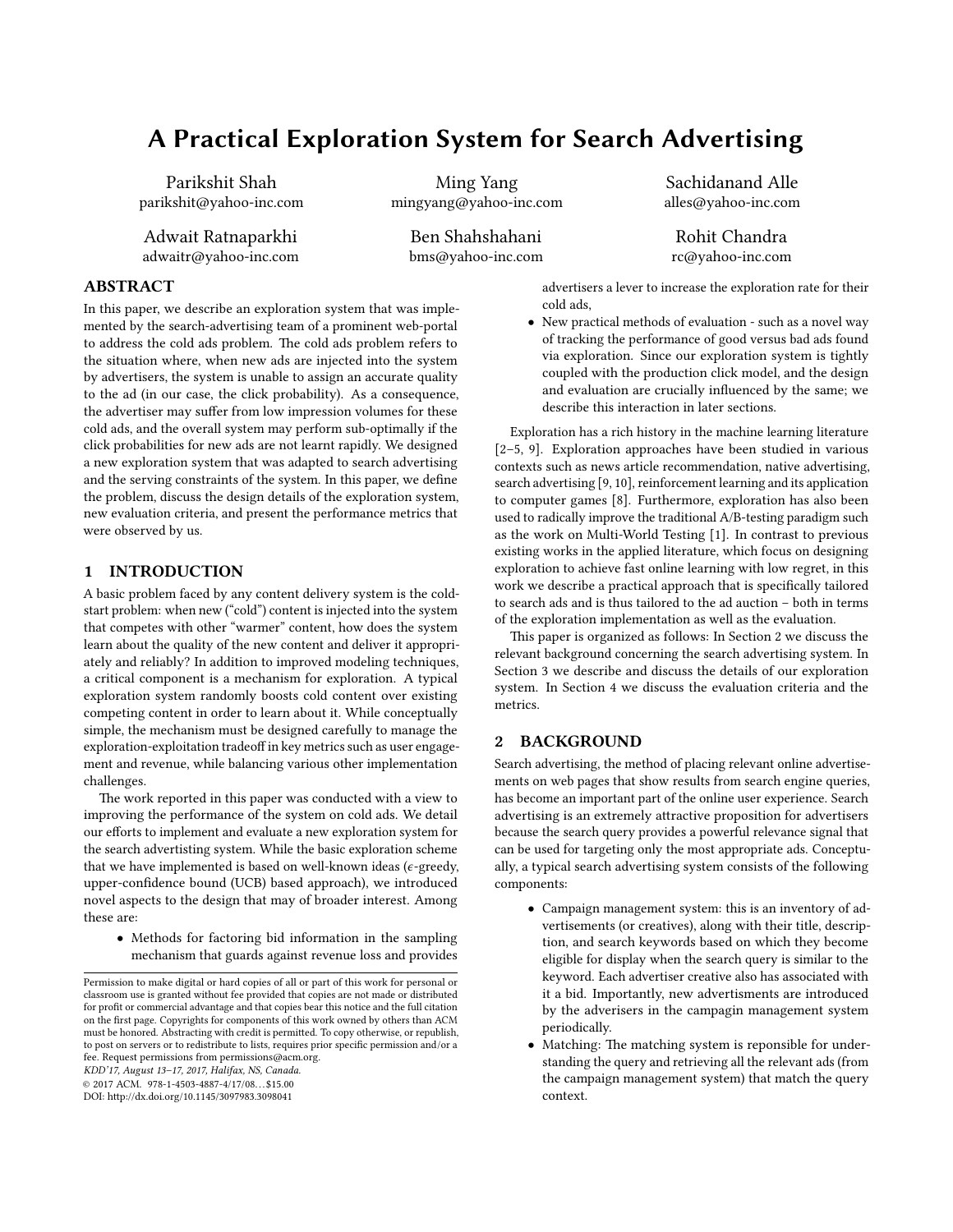- Click-model: The click-model reports an estimate of the probability of a click for ad  $a$ , in the context of a query  $q$  by a user u, denoted by  $p_{q,a,u}$ . Each element of the triple  $(q,a,u)$ can be further expanded into more detailed features; for example the query can be broken down into the tokens and the characters, the advertisement is associated to a particular doman, campaign, ad-group and has title and description features, and lastly the user information may contain the user-cookie, location, time, gender, IP address type, etc. which are used as training inputs to the model.
- Auction: The auction determines the final selection of creatives to be displayed, their relative page positions, and the price-per-click for each. Since search revenue is clickdriven (i.e. an ad is only monetized if upon display it is clicked by the user), both the bid as well as the click probability is used in a rank-score for selection/ranking of final ads. The most commonly used rank-score is the product of the bid and the estimated click-probability.

A basic challenge that is faced in the context of search advertising is the cold-ad problem. A cold ad refers to a creative that is introduced by an advertiser which has relatively few or no historical impressions (we call the latter "frozen" ads). The cold ad problem is actually a two-fold problem:

- (1) When the ad is cold and has insubstantial historical impressions, many of the ad-specific features are unknown and thus inaccurately learnt. Thus, the predicted CTR (i.e the click-through-rate) of the ad, i.e.  $p_{q,a,u}$  is not accurate and can affect the performance of this creative in adverse ways. This in turn can cause the overall system to behave suboptially, either showing poor quality new ads or showing stale ones repeatedly instead of new, better quality ads.
- (2) When a new ad is introduced by an advertiser, the intent is for it to gain impression volume. However, due to the predicted CTR being inaccurate, some new ads may be underpredicted and fail to gain impression volume.

#### 2.1 Impression Volume and Colds Ads

From the advertiser's perspective, the most serious consequence is a lack of impression volume of the cold ad. In a typical scenario, an advertiser introduces a new creative as part of an existing campaign, or a new campaign altogether. However, the creative in question fails to get impression volume for one or more of the following reasons:

- Ad-Quality Filtering (AQF): In order to maintain a certain minimum quality of content displayed online, ads deemed low-quality (in the context of a query) are often filtered out and made ineligible for the auction. Thus, regardless of the bid on such a creative, it may be filtered if its quality score is too low. The primary quality score currently used within the system is the predicted click probability  $p_{q,a,u}$ . Thus, if for a cold ad  $p_{q,a,u}$  is below a threshold  $t_{AQF}$ , the cold ad will be blocked from gaining impression volume (for that query and user combination).
- Reserve Price: Regardless of the presence of other competing ads, every advertisement must clear a particular reserve price in the auction in order to obtain impressions,

i.e. the product of its bid and predicted CTR must be above a certain threshold (we denote it by  $t_{\text{reserve}}$ . If the creative falls below this monetization threshold, the creative is deemed to be not worth (in monetary terms) the adverse user experience created by the introduction of the ad on the search page.

• Auction: A creative can be blocked from gaining impression volume because it competes in a deep-market query with many other ads with a higher rank-score. For instance, if no more than five ads are eligible for display on the search page, and there are at least five other ads with a higher score (i.e. the product of bid and predicted CTR), the new creative will not gain impression volume.

A crucial observation is that the above blockers to impression volume are all sensitive to the predicted CTR,  $p_{q,a,u}$ . AQF directly depends on the predicted CTR, and the CTR is the only systemrelated factor in the reserve price as well as the auction (since the bids are controlled by the advertisers). Thus, if the CTR is predicted inaccurately on cold ads, impression volume is directly impacted. Furthermore, a substantial volume of creatives returned by matching are cold, and thus the overall performance of the system depends crucially on predicting on cold ads accurately. Fig. [1](#page-2-0) shows a histogram of impression volume by its coldness level, and indicates that a significant fraction of ads returned are cold/frozen (a frozen ad is one that has no impression history whereas a cold ad is one with small impression history).

## 2.2 Click Model and Cold Ads

The current production click-model is a supervised feature-based model:

$$
p(\text{click}|q, a, u) = p_{q, a, u} := F(f_j(q, a, u))
$$

 $p(\text{click}|q, a, u) = p_{q, a, u} := F(f_j(q, a, u))$ <br>where  $\{f_j(q, a, u)\}_{j=1, ..., N}$  is the *j<sup>th</sup>* feature extracte and a and user u, and F is chosen from a parameteric function class is the  $j^{th}$  feature extracted for query  $q$ , (such as logistic regression or gradient boosted decision trees) and the parameters are selected by empirical loss minimization from historical data  $[6]$ . The most important features of the model (i.e. the ones that largely determine the predicted click-probability) are the so called click-feedback features, also known as the EC/COEC features [\[6,](#page-6-6) [7\]](#page-6-7).

- EC features: These capture position-normalized impressions for the corresponding feature. The EC feature for a creative, denoted CRTEC is especially important for exploration since it counts the number of times (suitably normalized) the ad has been shown historically, i.e. a measure of how cold the ad is.
- COEC features: These capture click information. The CRT-COEC is defined to be the number of historical clicks achieved by the creative id in question normalized by the EC, and is a proxy for the position-normalized historical CTR for that ad.

During training, the feature weights are learnt for each feature of the form described above. Accurate click prediction depends crucially on the correct learning of feature weights. The feature weights for features that have occured very few times in training are quite unreliable. For instance, a creative that has only 5 impressions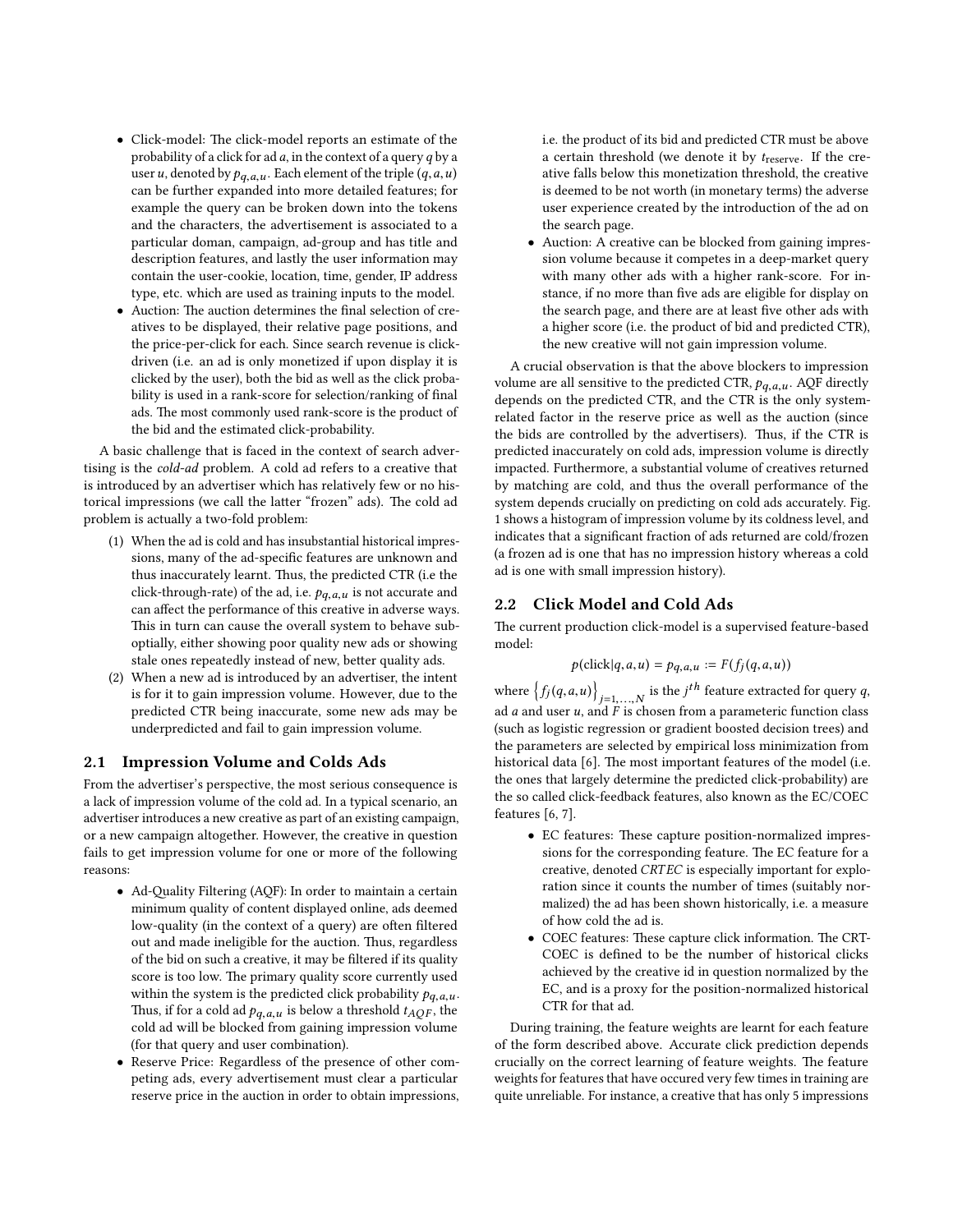<span id="page-2-0"></span>

Figure 1: We show a histogram of the number of historical impressions of ads that are returned by the ad-matching system on a particular day of traffic. Note that the x-axis has the number of historical impressions corresponding to ads, and these are normalized for position effects, and also rescaled so as not to reveal sensitive proprietary data. The y-axis correspond to the frequency with which ads falling into the corresponding historical count bucket appear on that day. Ads to the left of the red line are considered cold ads. We see that a substantial number of ads returned are cold (i.e. the histogram is skewed to the left), thereby emphasizing the scope of the problem.

with a single click will learn a CRTCOEC weight such that the predicted CTR would be close to 0.2. However, if the click were accidental, and the true CTR was much closer to .02, the learnt weight would be substantially incorrect. An even more extreme case is when the CRT in question has never been seen before (in which case the feature takes on a default value and the weight corresponds to the historical weight for all frozen CRTs). In this situation, if the CTR for the frozen ad is underpredicted, not only will the CRT not gain impression volume (adverse for advertiser), but as consequence the EC and COEC values will continue to remain incorrect and click model will never have an opportunity to learn the true CTR. Fig. [2](#page-2-1) shows the click-prediction accuracy of ads as a function of the number of historical impressions of the creative. The figure clearly shows that predictions for cold ads are more inaccurate as compared to warm ads. Exploration is a crucial component for the long-term health of a search advertisting system. Unless cold ads are impressed, the system cannot learn its features, and there is a danger that it would keep showing stale ads. This may be bad not only for advertisers seeking volume for new, cold ads, but also suboptimal in terms of revenue and user experience for the overall system.

## 2.3 Exploration-Exploitation Tradeo

Intimately tied to the cold ads problem is the well-known explorationexploitation tradeoff  $[10]$ . In this context the tradeoff is clear: any

<span id="page-2-1"></span>

Figure 2: We show how the click-model's accuracy behaves as a function of the historical impressions recieved by corresponding creative. On the  $x$ -axis is the logarithm of the number of historical impressions (normalized for position effects, and rescaled), and the  $y$ -axis is a notion of error called the relative bias of the ad. We see that for cold ads, the error is substantially worse than for warm ads.

given query yields multiple ads competing in the auction with different rank-scores. The warm ads have a lower variance in the predicted CTR (and hence a lower variance in the rank-score). The cold ads, have a higher variance. Exploitation would correspond to picking the safe option, i.e. warm ads with highest rank-scores. Exploration would correspond to picking the cold ads with none or few historical impressions, thereby discovering potentially new high-quality ads at the risk of also showing low-quality ads and thereby losing revenue. Understanding this tradeoff has a rich literature in machine-learning [\[2–](#page-6-0)[5,](#page-6-1) [9\]](#page-6-2).

Problems of this flavor are often studied as multi-armed bandit problems [\[3\]](#page-6-8). In this setting, the decision-maker is presented with the opportunity to select (or "pull") one (or more generally  $k$ ) arms from a selection of n arms of a slot machine. Each arm (in our context, an arm is an ad) has a random reward with a fixed but unknown distribution. The objective of the decision-maker is to, over multiple rounds, maximize her expected reward. Once an arm is pulled (i.e. ad is shown), a reward from the distribution of the arm is realized, and the decision-maker may learn from this information. A pertinent modification of the multi-armed bandit problem is the contextual bandit problem. In this setting, each arm also presents a context or a feature vector. In our setting, the feature vector would correspond to the click-modeling features (i.e. information about the query, ad, and user).

Popular methods for exploration-exploitation involve sequentially acting and learning statistics of the unknown arm distributions. For each arm, a prior distribution is assumed. At each stage, an action is performed (selection of arm i), a reward is obtained, and the posterior distribution (or some sufficient statistics) corresponding to the pulled arm i is updated. Most commonly, the prior is assumed to be normal and the main statistics that are tracked are the mean of the arm (i.e.  $\hat{p}_i$  as well as the variance of the arms  $\hat{\sigma}_i^2$ ).<br>Some well known approaches for the same [3, 4] are the following: Some well-known approaches for the same [\[3,](#page-6-8) [4\]](#page-6-9) are the following: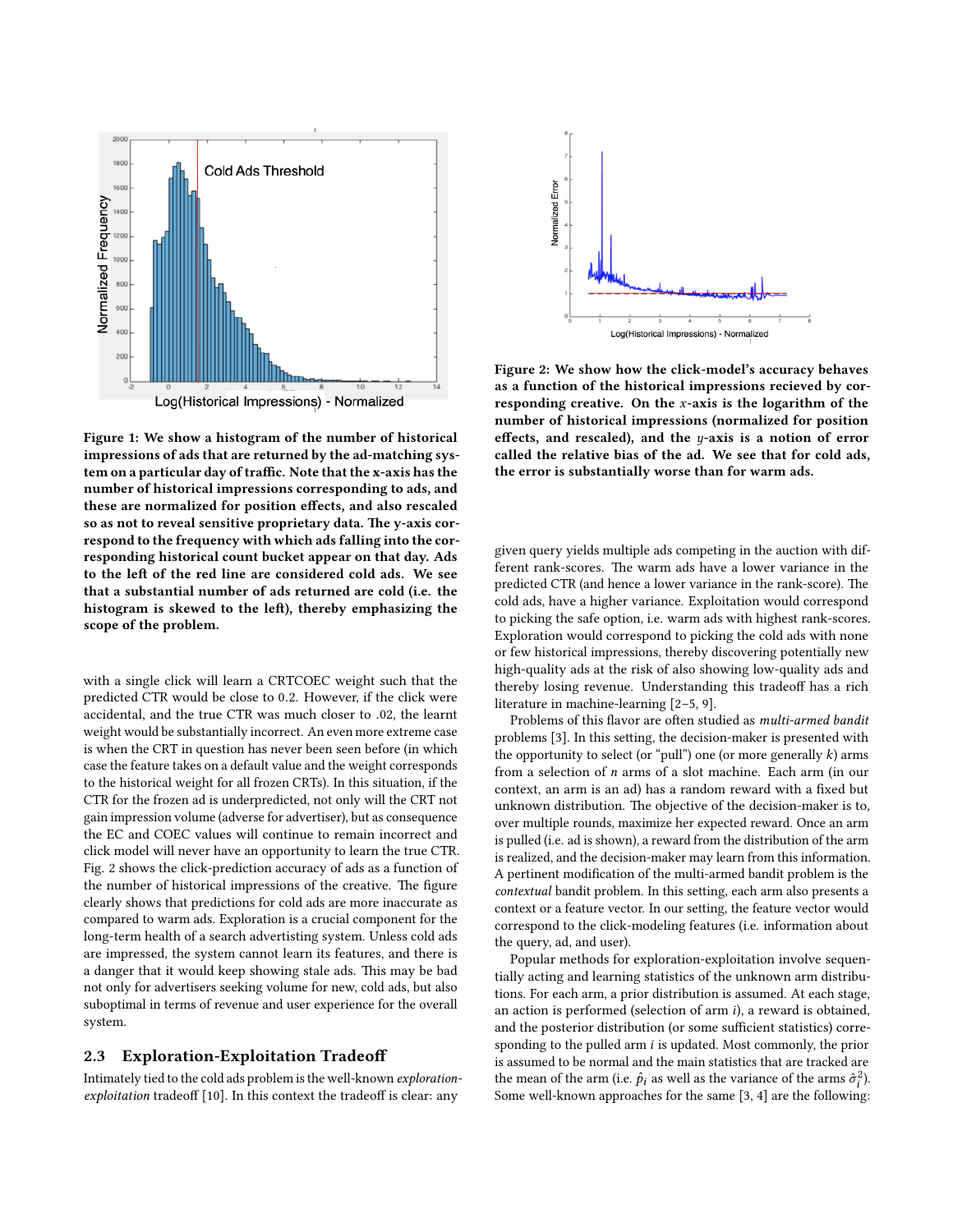- Thompson sampling: in this approach, the rewards are sampled from the posterior distribution and the arm with the maximum sampled reward is picked.
- UCB: in this approach the decision rule is to pick the arm with the highest expected reward plus a standard deviation (i.e. the upper confidence bound).
- $\epsilon$ -greedy: In this approach, exploration is only performed on a fraction  $\epsilon$  of the rounds, either completely randomly, or as per one of the two above strategies.

We adopted UCB over the Thompson sampling based approach as we favor a deterministic exploration approach as opposed to a randomized one (sampling from posterior), both for computational reasons as well as ease of post-hoc analysis. In order to be conservative, we combined UCB with an  $\epsilon$ -greedy approach where only fraction of query sessions were made available for exploration (the other session were pure exploitation).

## <span id="page-3-0"></span>3 A PRACTICAL IMPLEMENTATION

In our implementation we adopt the UCB based exploration strategy with an  $\epsilon$ -greedy exploration. The precise algorithm is described in Algorithm [1.](#page-3-1)

<span id="page-3-1"></span>Algorithm 1 Exploration Algorithm for Search Ads

- 1: **Input:** query q, user u, ads  $a_1, \ldots, a_m$  their corresponding click probabilities  $p_1, \ldots, p_m$ , their bids  $b_1, \ldots, b_m$ , and their historical (position-normalized) impression counts  $n_1, \ldots, n_m$ , blacklist of ads B.
- 2: Parameters:  $\epsilon$ , the greed parameter; eligibility thresholds  $p_{\text{th}}$ ,  $n_{\text{th}}$  for the probability and coldness;  $r_{\text{max}}$  the maximum number of arms that can be pulled in a single round of exploration; the boosting parameters  $\alpha$ ,  $\beta$ .
- 3:  $\epsilon$ -Greedy: Sample from Bernoulli distribution  $X \sim B(\epsilon)$ . If  $X = 0$ , send  $F = \{(a_i, p_i) | i = 1, ..., m\}$  to auction and **return**.<br>Let  $F = \emptyset$ 4: Let  $E = \emptyset$
- 5: **Eligibility:** For each *i*, if  $p_i < p_{th}$  and  $n_i < n_{th}$  and  $a_i \notin B$ , add  $E = E \cup \{i\}.$
- 6: Bid-proportional sampling: From  $E$  sample  $q = \min(|E|, r_{\text{max}})$  ads randomly with replacement with probability  $\theta_j = \frac{b_j}{\sum_{k=1}^{|E|} b_k}$ ability  $\theta_j = \frac{\nu_j}{\sum_{k=1}^{|E|} b_k}$ . Let the selected ads have indices

! .

$$
T = \{i_1, \dots, i_q\}.
$$
  
7: **Boosting:** For each  $j \in T$ ,  $\bar{p}_j := p_j \left(1 + \frac{\alpha}{\sqrt{\beta + n_j}}\right)$ 

8: **Form final set:** Define

$$
F := \bigcup_{j \in T} \left\{ (a_j, \bar{p}_j) \right\} \cup \bigcup_{k \in T \setminus [m]} \left\{ (a_k, p_k) \right\}
$$

9: **Output:** Return  $F$  to the auction.

We discuss a few implementation-related points worthy of mention:

•  $\epsilon$ -greedy: We pick an  $\epsilon$ -greedy strategy, wherein only an  $\epsilon = 0.05$  fraction of query sessions are (randomly) chosen for exploration. The principal reason is to be conservative, and perform exploration in a low-risk, revenue neutral manner. Furthermore, the impression volume is large enough that with  $\epsilon = .05$ , an effective amount of exploration is achieved.

- Eligibility: When a query session is activated for exploration, a number of ads are returned by matching for consideration. Not all of these ads are made eligible for exploration. Ads that have sufficient historical impression volume (i.e. warm ads) have a reliable predicted CTR, and there is no need to explore these ads. We choose the threshold  $n_{\text{th}}$ , by plotting the accuracy as a function of historical impressions. The value is chosen to be  $n_{\text{th}} = 500$ . We also do not explore cold ads whose predicted CTR is under a certain threshold. The value is chosen to be the one corresponding to the AQF module  $(p_{th} = .02)$ , i.e. all ads below which are filtered by the AQF module. Lastly, we also maintain a blacklist  $B$  of ads that are explicity prohibited from exploration. This blacklist corresponds to known undesirable ads that cause a poor user experience.
- Boosting: The main mechanism that facilitates exploration is boosting of the predicted click probability. The formula for boosting is inspired by the UCB algorithm. Intuititvely, the variance of the predicted click probability is assumed to behave as  $\alpha \frac{p(1-p)}{n}$ , where *n* is the number of samples. Assuming  $1 - p \approx 1$ , the upper confidence bound assumes the above form. In the formula,  $\alpha$  is a parameter to be tuned, it was picked to ensure that more than 80% of explored ads would clear the AQF threshold. The quantity  $\beta$  is also a tuning parameter and is in place to ensure that when the number of impressions is zero, the boost factor remains bounded. Boosting-based exploration of the above form has been studied in the literature [\[9\]](#page-6-2).

Note that only some of the cold ads are boosted. The warm ads are never boosted and this amounts to the assumption that the uncertainty in the estimate is essentially zero. Note also that the above approach of boosting is contextual because it uses the predicted click probability  $p_j$  in<br>the boost function, which in turn depends on the feature the boost function, which in turn depends on the feature vector  $f(q, a_j, u)$ .<br>Auction: We no

- Auction: We note that a significant difference between exploration in search advertising as opposed to the conventional multi-armed bandit problems (e.g. recommending news articles, see [\[9\]](#page-6-2)) is the presence of the auction. In our context, pulling an arm is tantamount to boosting the predicted CTR for the corresponding ad. Post-boosting, the ad will still compete in an auction, and will translate into an impression only when its rank-score (product of bid and predicted CTR) is high enough to win in the auction. Thus, unlike the traditional setting, "pulling an arm" (boosting), is not guaranteed to produce an impression and thus does not necessarily provide information from which the click model can learn. As we will see later, measuring whether the click model actually learns is an important success criterion for the exploration design.
- Bid-proportional sampling: A large number of ads may be returned by matching for a given query session. Recall that from a bandit viewpoint, the ads returned are the arms. Since only a small number of ads may be displayed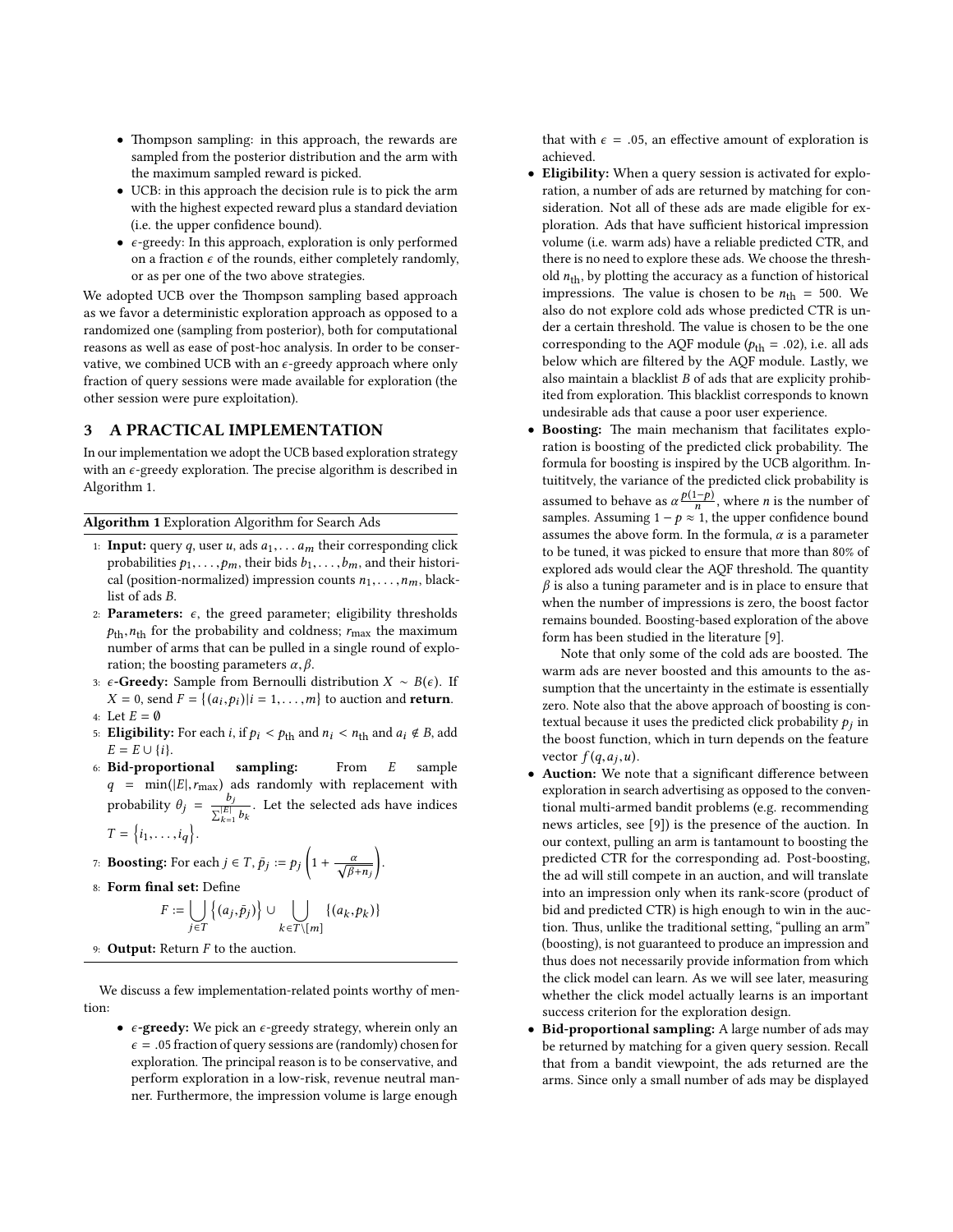<span id="page-4-1"></span>

Figure 3: This plot is a histogram for the persistence of the ads returned in a 9 day experiment. Each bar shows the number of cold ads (in bucket) that were returned by matching at least once on the corresponding  $(x$ -axis) number of days. The plot demonstrates that a large fraction of cold ads are not persistent, i.e. they appear only once in a nine-day timewindow, and do not appear again. Such non-persistent ads cannot be learnt, and are ignored from the subsequent learning rate analysis.

> on a page, boosting too many ads may displace all of the legitimate high-quality ads the exploration and thereby hurt revenue/user-experience. The maximum number of arms that may be pulled  $r_{\text{max}}$  is fixed up-front. We set  $r_{\text{max}} = 2$ .

> In certain situations, the number of ads that are eligbile for exploration may be smaller than  $r_{\text{max}}$ , in which case we decide to explore all the eligible ads. However, in most situations, the number of eligible ads returned is larger, and we therefore must decide which ads to explore (i.e. boost). While randomly choosing (with equal probability) is a natural approach, we found sampling proportional to the bid to be quite effective. This approach has multiple advantages. The first advantage is that by boosting high bid ads, we increase the likelihood that the boosted ads win a page slot in the auction. The second advantage is that biasing the sampling toward the high bid ads keeps the price-per-click (PPC) of the auction high, thereby guarding against a revenue loss. Third, this provides a lever for advertisers with cold ads in the system to increase their volume: they can get higher impression share by simply increasing their bids.

• Logging/Learning: An important part of the platform is the data-logging, a detailed record of every impression and click is kept in a data feed. Due to serving latency constraints, only the impressed ads are logged. Importantly, these impressions become part of both the click feedback EC/COEC features (which are updated) and also the training data for the next iteration of model update (this is essentially how learning is achieved from exploration). Ads that competed in auctions for pageviews, but were not impressed are not logged. Understanding the performance of exploration critically relies on these competing ads. Hence we enable a special logging mechanism in the adserver for the exploration bucket that logged all ads that were returned by the matching module to the click model. Information of this nature enabled us to gain insights such as Fig. [1](#page-2-0) which were helpful in designing and tuning the exploration parameters.

Persistence: An interesting observation related to our experiments was that while there was found to be a high volume of cold ads, a number of these were not persistent, i.e. these ads were not consistently returned by matching (see Fig. [3\)](#page-4-1) for competing in the auction (over multiple instances of the same query). This type of behaviour can occur due to budget constraints imposed by the advertisers on their campaigns, or the inherent randomness in the matching algorithms themselves. Learning click probabilities for ads that are not persistent is much harder, and limits the efficacy of exploration. It is desirable to focus exploration only on persistent ads. We found that bidproportional sampling helped bias the exploration toward persistent ads.

## <span id="page-4-0"></span>**EVALUATION**

We implemented the design of the exploration scheme described in the preceding section and ran a bucket experiment. The test bucket was instrumented with a special form of logging; for each query session not only were the impressions logged, but also all the ads that were returned by matching but not impressed (along with relevant information such as their click probabilities, boost factors, bids, and other relevant information). The experiment was successfully concluded after a few weeks of experimentation.

The evaluation process involved understanding three different kinds of metrics. The first correspond to understanding the effect of exploration on the click model features (thereby influencing the accuracy of the model on cold ads); we refer to this as the learning rate. The second involved understanding the impact on the usual business metrics. Finally, we also investigated whether or not the ads explored were "good" versus "bad"  $-$  we concretely define these notions subsequently. We discuss these evaluations in detail in the sections below.

## 4.1 Learning Rate Metrics

A widely used metric that characterizes learning achieved by exploration is the notion of regret [\[3\]](#page-6-8). In the regret framework, the problem of learning click probabilities may be viewed as an online learning problem where some loss function (e.g. revenue or clicks) must be optimized in an online manner. The performance of any given online algorithm may be compared with the performance of a hypothetical decision maker with perfect hindsight information. The difference between the optimum achieved between the two is called the regret (which can be analytically characterized), and quality of an algorithm is characterized by how low its regret is.

A basic drawback of regret as a solution-concept is that it is quintessentially counterfactual in nature. Since the hypothetical decision-maker can never be realized, the regret cannot be explicitly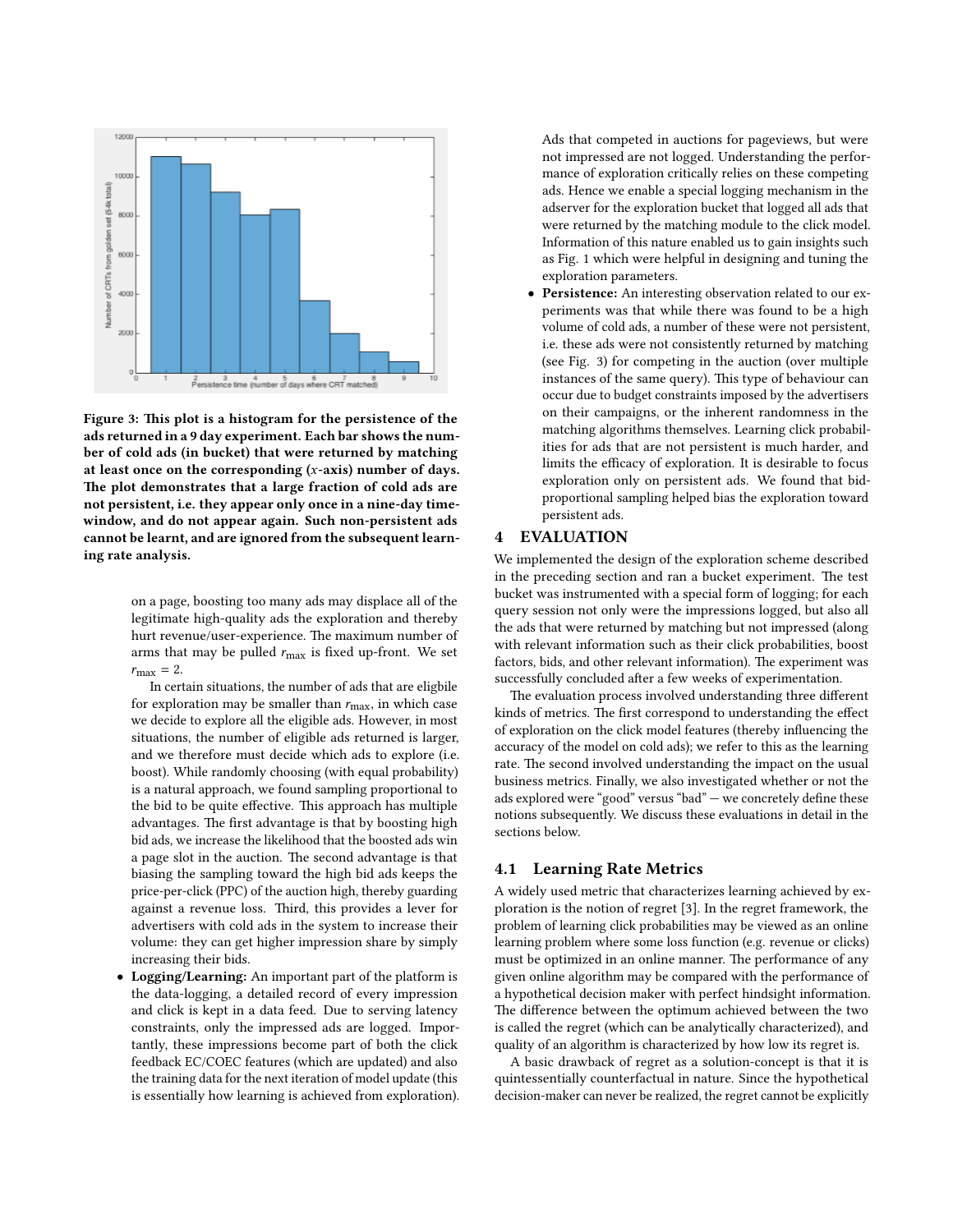measured in a bucket experiment, and it is difficult to justify from a business standpoint. Hence we seek an alternate solution concept that is more closely tied to the product viewpoint.

To arrive at our notion of "learning" we recognize that the clickmodel uses logistic regression on a set of features. To predict accurately, the weights must be correctly identified. The most important feature that determines the accuracy of the prediction is the CRTEC, i.e. the number of times a particular creative has been seen historically (i.e. on the training data), see Fig. [2.](#page-2-1) Hence, to predict accurately for a given cold ad, exploration must achieve enough impressions so that its click probability is accurately learnt.

<span id="page-5-0"></span>

Figure 4: This plot shows the learning rate achieved for a pool of cold, persistent ads over an 11 day experiment. It shows that boosted ads become warm at a faster rate, hence resulting in faster learning.

More concretely let  $C$  be a set of cold ads (represented as creative ids), fixed on day 0 of the experiment. Let  $c \in C$  be a fixed creative, and let  $n_c(t)$  be the number of impressions of c on day t of the experiment. Let  $N_0$  denote the coldness threshold, i.e. the threshold above which ads are considered warm. The fraction of creatives that remain cold at day t is then defined as  $f(t) := \frac{\sum_{c \in C} 1(n_c(t) < N_0)}{|C|}$ , where  $1(\cdot)$  denotes the indicator function. We will use  $f(t)$  as the learning rate metric to track. A faster decay of  $f(t)$  indicates that more ads have become warm (hence the click prediction should be more accurate). In Fig. [4](#page-5-0) for a fixed set of creatives, we show the learning rate plot with and without exploration.

#### 4.2 Business Metrics

The standard business metrics of interest are mentioned below. We explain the role of each metric, along with the bucket metric for traffic on tablet devices (performance on desktop was found to be directionally similar). All results presented below are obtained from bucket experiments conducted over multiple weeks with sufficient data so that the results are traditionally regarded as statistically significant ( $p$ -value below 0.001).

• Revenue-Per-Mille (RPM): This is the revenue generated per thousand impressions. We found that the RPM was +1% as compared to the control bucket.

- Price-Per-Click (PPC): This is the price per click as determined by the auction. The PPC was  $+0.5\%$  as compared to the control bucket
- Click-Through Rate (CTR): This is the number of clicks per unit of impression (normalized by position) in the north section of the page. The CTR was found to be  $+.04\%$  as compared to control.
- Click Yield (CY): The click yield is the number of ad clicks per total number of searches. The click yield was found to be <sup>+</sup>0.5% compared to control.
- North footprint (NFP). This correponds to the number of north ads shown per total number of searches. The NFP was found to be  $+0.2\%$ . The objective is to achieve positive metrics for all the above quantities while keeping NFP as neutral as possible.

Our exploration design was able to demonstrate learning (in the sense explained above) while maintaining the above revenue and user engagement metrics neutral, and the experiment was thus concluded successfully.

## 4.3 Good versus Bad Ads

In addition to the learning-rate metrics and the business metrics that were used for the evaluation of the bucket experiments, the product team also wished to understand whether exploration was above to discover new ads of high-quality. We hence evaluated this question by investigating the set of ads that were explored over a larger volume of traffic.

To define this notion more formally, we fix a cold ad  $a$ , on day 0 of the evaluation. Let  $p_{a,\text{init}}$  be the predicted CTR for the ad a (aggregated across all the different queries and users in which the ad is returned by matching on day 0). On day 0, because the ad  $a$  is cold, the empirical CTR of the ad is unknown. Assuming the ad is boosted and impressed a sufficient number of times in the next  $N$ days, the ad  $a$  will become warm, and its empirical CTR  $p_{a,emp}$  is known

For the purposes of exploration, we say that a cold ad is "good" when  $p_{a,emp} - p_{a,init} > \delta$ . (In other words the CTR of the explored ad is higher than the predicted click probability of the ad pre-exploration, and hence exploration was able to discover a good ad). Conversely, we say that an ad is bad when  $p_{a,emp}-p_{a,init} < -\delta$ . We set  $\delta$  = .001, and find that in 20 days of exploration data, for every creative that was persistent (appeared at least 100 times over multipe days), the following metrics:

|      |       | Good Ads   Bad Ads   Neutral Ads |
|------|-------|----------------------------------|
| 9.5% | 85.9% | 4.6%                             |

#### 5 CONCLUSION

In this paper, we described our efforts to build a production-scale exploration mechanism for a search advertising system. We described various pitfalls encountered in the process, novel evaluation criteria, and important metrics. Specifically, we found that, the exploration system explored a number of new ads, of which 9.5% were found to be good - i.e. these were ads with higher than expected click-through-rate, which would have been otherwise discarded by the advertising system. While we argued, that the notion of